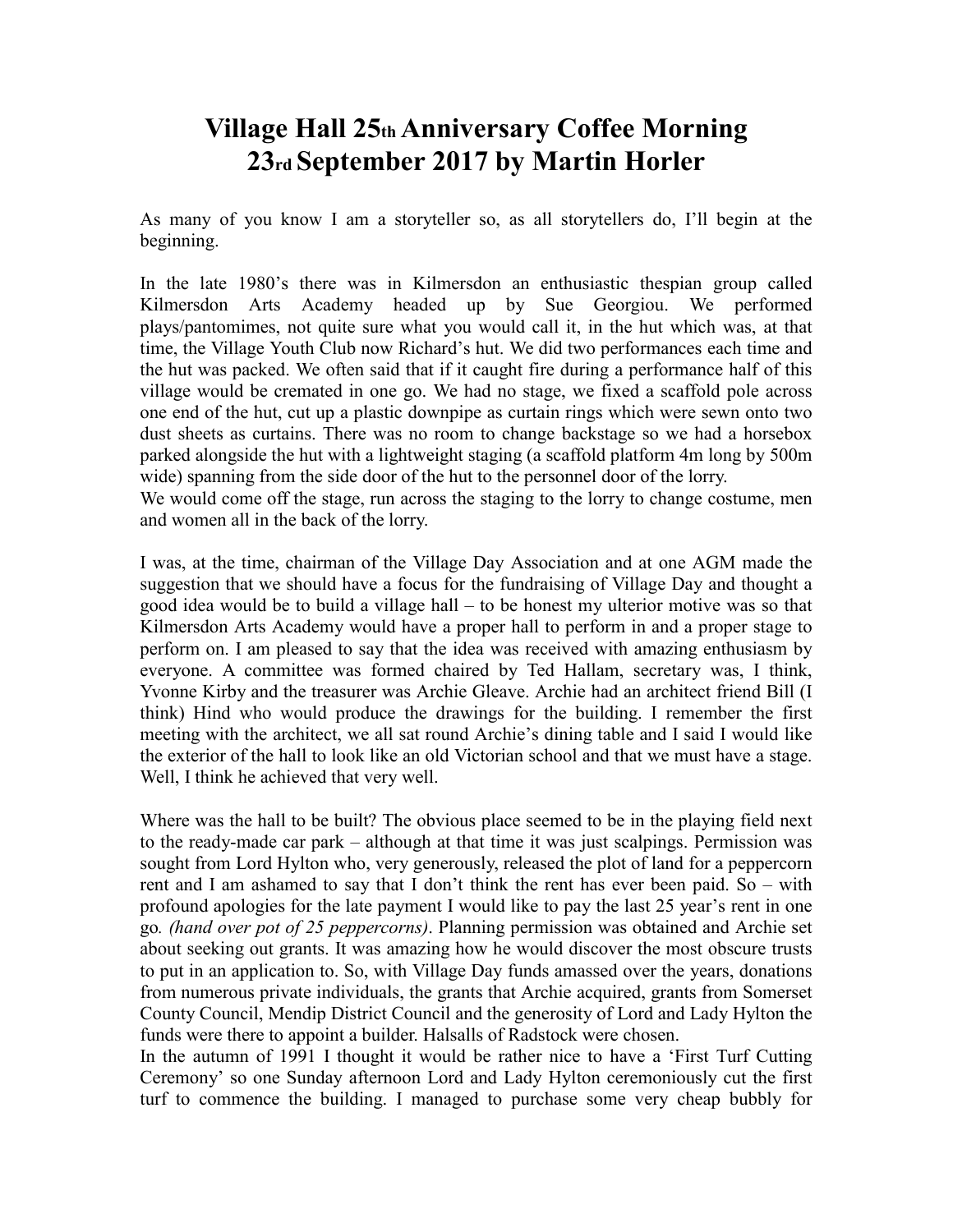everyone that attended. If I remember correctly about 30 people turned up. A short time later Halsalls moved onto the site and building commenced. They worked through the winter of 1991/92 and completed the building by April 1992. There is a photograph in the Green Room of the official handover of the key which took place early evening on  $13<sub>th</sub>$ April 1992. The building cost, if I remember correctly, £132,000 and the day the key was handed over the building was paid for.

Once the Hall was up and running it was handed to the Official Custodian and registered with the Charity Commission. The fund-raising committee stood down and a village hall management committee had to be formed. Colin Gibbs was the Youth Club leader and he took on the role of chairman, Jenny Jones became treasurer.

From day one Cherry Gilham became caretaker of the hall and I must say assisted by her husband, Ted, who did a tremendous amount for the hall without anyone knowing. The committee, and indeed all of us, would like to show our appreciation for her years of dedication to the Hall.

Whilst the building had been paid for we had no tables, chairs, crockery or cutlery so the management committee took up a £5,000 loan from the bank and purchased all that was needed to get going. It was decided to have an official opening and chose 6.30pm on Wednesday 8th July. The hall was packed to capacity and we ran out of chairs so latecomers had to stand. It was a wonderful start to the Hall with Lord and Lady Hylton performing the ceremony. Bookings started coming in from individuals and more regular organisations. Three or four years into the life of the Hall I became chairman of the management committee.

They say hind-sight is a wonderful thing and, whilst we loved the design of the building, it was becoming obvious that there were some things that could be better. The first was that the heaters which had been installed were very red which made it almost impossible to have a slide-show, they would burn your head and freeze your feet so we needed to think of alternative heating. I spent ages looking at numerous alternatives, most of which would cost a fortune. Then a parishioner said I should seek the advice of a consultant in heating and ventilation and he would pay the fee. The report was produced and the Scanlock system came out top. I had never come across it before but we went ahead and had it installed. We soon realised that the kitchen and store-rooms were too small but we could do nothing about that. Another improvement was the upgrade of the toilets which I calculated would cost about £9,000. I applied for numerous grants and was pleasantly surprised how the money came in, over a few months we received £10,500. We had a leak in the porch roof and when it was repaired the roofing contractor said the felt for the whole roof required replacing so I set about obtaining quotations, the cheapest being £10,000. Undeterred and encouraged by the success of raising funds for the loos I embarked on applying for grants for the roof and again was surprised how quickly we received £11,000 and was able to secure a water-tight roof. Other additions included a sound-system, cupboards in the store-room, storage under the stage and, for a period when Penny Hutton was chair, she organised a complete refurbishment of the kitchen. All this besides the numerous times the Hall has been redecorated to keep it looking good.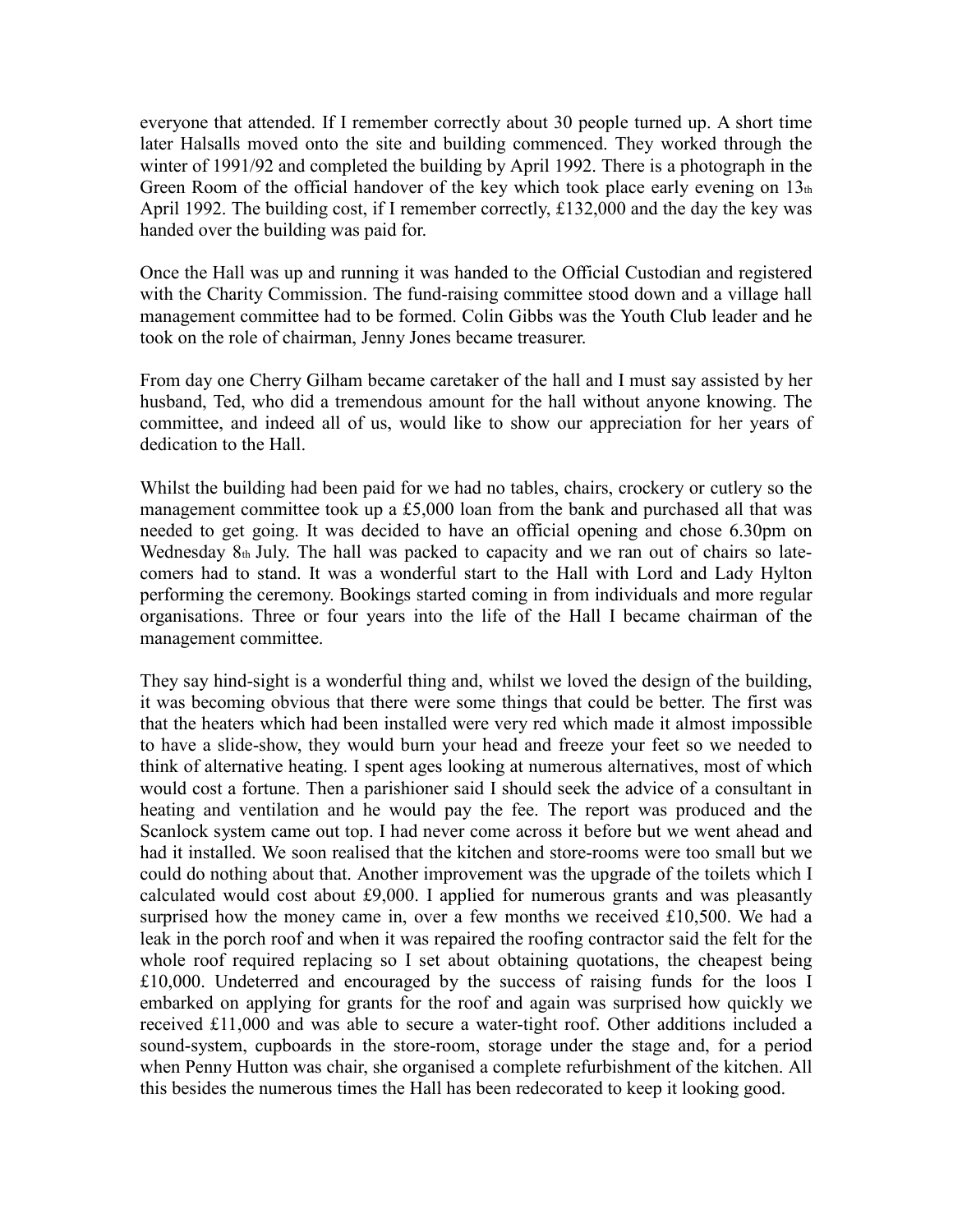Sometime after I became chairman I managed to persuade Frances to join the committee as secretary and one of the first things she suggested was a survey of the village asking what people wanted from their village hall. Several of the committee went around knocking on doors to pick up the survey forms and there was a very good response. Analysing the results, the overwhelming request was for films to be shown. Frances tracked down Paul Shilling who was the chairman of the South West Film Club Society who agreed to come and show a film and, if he could choose the film and the date, it would be free. The date he chose was a Saturday night, the Hall was already booked so we arranged for the film to be shown in the Court Room at the pub. The film was 'Shine', the room was full and, at the end, I said "If you want films you will have to form a committee to organise it. If you are willing to be part of that committee put your name and contact number on the list by the door". Reel People was born and the rest is history!

This Hall has been host to some fantastic events over the years but, sadly, the very purpose I hoped for never materialised – Kilmersdon Arts Academy performing on the stage because Sue sadly died. However, remember the St Nicks Old Timers Music Halls? This Hall was packed every year for four nights, remember the auctions, silent auction, quiz nights, beetle drive, the WI Flower and Produce Show?

Remember the Parish Council Millennium Show – River Dancing in Wellies? Remember the Medieval Murder Mystery when I think about 80 people came to sit down at long tables covered in course twill cloth to eat a medieval meal and solve a murder mystery. We lit the Hall entirely with 120 candles. Of the 80 people 78 came in costume to add to the atmosphere.

Star costume had to be that of Penny's son-in-law, Stuart, who dressed as a monk and even shaved the top of his head.

As a member of the Village Halls Association we came across Take Art, an organisation, based in Taunton, that built up a fund from all the Somerset District Councils as well as banks, insurance companies and businesses to book professional acts to perform in village halls at a heavily subsidised rate. We had some fantastic performers – remember the Old Rope String Band, Sid Kipper, John Kirkpatrick, Loyko, the Russian Gypsy Band who performed at this Hall for something like £5 a ticket, they stayed with us overnight, rehearsed in our sitting room on the Sunday morning then left for London to perform that evening at the Royal Festival Hall with tickets of something like £40 a seat.

Remember Sergeant Pepper's Only Dartboard Band? We had an events committee that organised all these fantastic events and nothing thrilled me more than to see this Hall full of people enjoying themselves.

An initiative the Village Halls Association brought in was the Hallmark scheme, Hallmarks 1, 2 and 3 which were to reward excellence in Village Hall Management. We thought it worthwhile attempting Hallmark 1 and 2 and, I must say, Frances was the driving force behind the application and, as the certificates

on the wall indicate, we achieved it in 2012. Two years later we decided to attempt